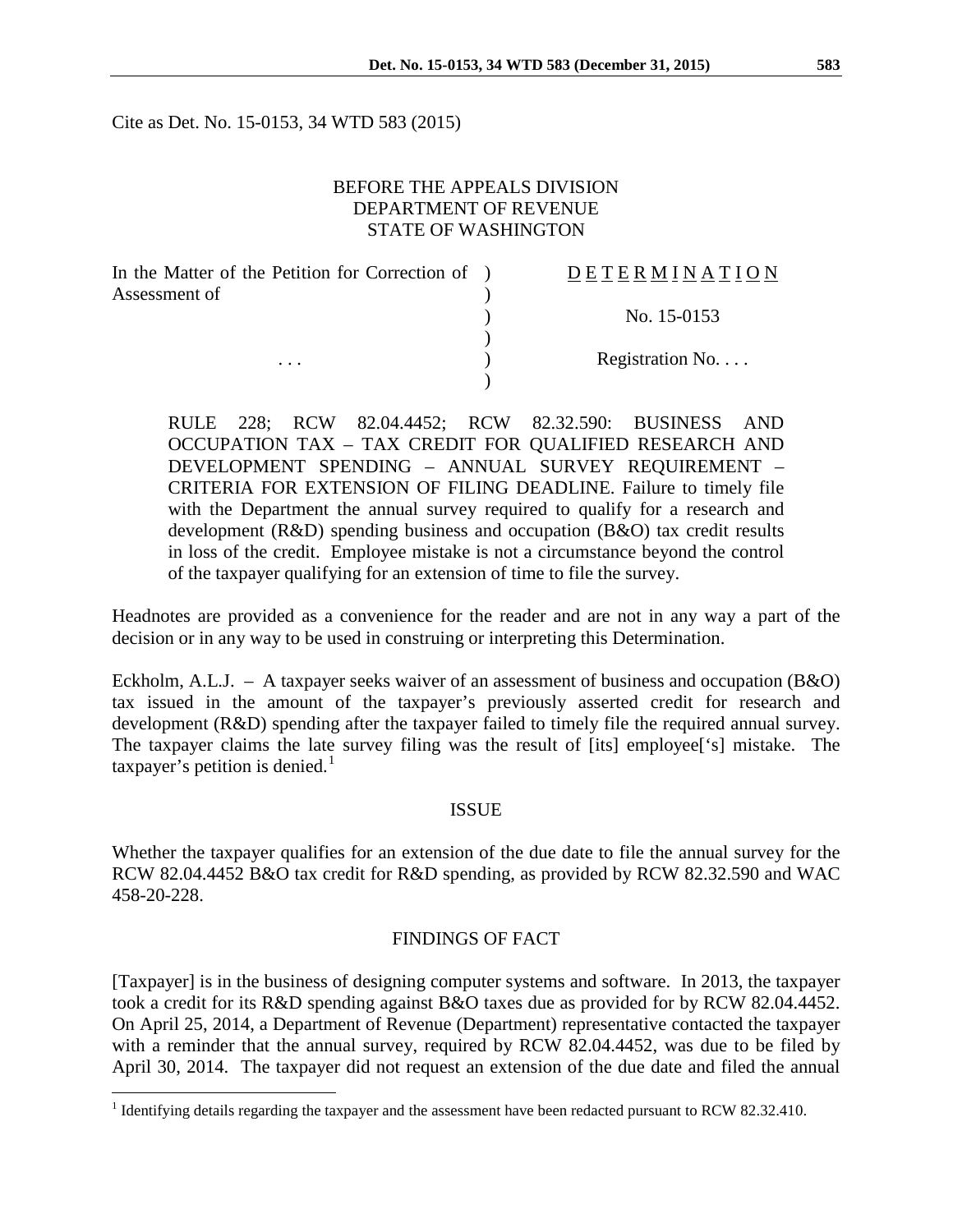survey on September 11, 2014. As a result, the Department issued an assessment against the taxpayer for the amount of the previously taken credit, and interest, in the amount of \$ . . . . The taxpayer appealed the assessment seeking waiver of the assessment based on its employee's mistake in filing the wrong form. The taxpayer indicated that it mistakenly filed the Business R&D Survey with the U.S. Census Bureau believing that such filing met the RCW 82.04.4452 annual survey filing requirement.

### ANALYSIS

RCW 82.04.4452 authorizes a B&O tax credit for qualified R&D spending. To claim the credit, a person must file a complete annual survey with the Department as required by RCW 82.32.585. RCW 82.04.4452(6). The annual survey must be filed by April  $30<sup>th</sup>$  of the year following any calendar year in which a person becomes eligible to claim the credit. RCW  $82.32.585(1)(a)(i)$ ; *see also* WAC 458-20-268(3). RCW 82.32.590 provides two exceptions to the annual survey filing deadline: (1) the Department must extend the time for filing the survey if the failure to file the survey by the due date was the result of "circumstances beyond the control of the taxpayer," as described by WAC 458-20-228(9) (Rule 228(9)) (RCW 82.32.590(1)-(2)); and (2) a taxpayer is entitled to a one-time 90-day extension of the deadline to file an annual survey where the taxpayer files a timely written request for extension and the taxpayer was timely in filing prior annual surveys, beginning in 2010 (RCW 82.32.590(3)).

"Circumstances beyond the control of the taxpayer" are generally those that are immediate, unexpected, or in the nature of an emergency, which prevent the taxpayer from the reasonable opportunity to obtain an extension of the due date or otherwise timely file. Rule 228(9)(a). Examples include: an act of fraud by a taxpayer's employee; death or serious illness of the taxpayer, family member, or accountant; or the destruction of business records by fire or other casualties. Rule  $228(9)(a)(ii)(C)$ , (E) and (F). Rule 228 also provides specific examples considered *not* to be circumstances beyond the control of the taxpayer, including where the late filing resulted from a taxpayer's misunderstanding or lack of knowledge of a tax liability, and where late filing resulted from mistakes on the part of employees or other persons contracted with the taxpayer. Rule  $228(9)(a)(iii)(B)$ , (E).

Here, in regards to the first exception for late survey filing, the taxpayer's employee's mistake in failing to timely file the annual survey was not a circumstance beyond the control of the taxpayer that would qualify the taxpayer for an extension of time to file the survey under RCW 82.32.590(1). Rule  $228(9)(a)(iii)(B)$ , (E). In regards to the second exception for late survey filing, the taxpayer did not file a request for extension and filed the annual survey well after the 90-day extension period, on September 11, 2014; therefore, the taxpayer is not entitled to an extension under RCW 82.32.590(3).

The penalty for claiming the credit under RCW 82.04.4452 but failing to timely file a complete annual survey is that the amount of credit claimed for the previous calendar year is immediately due. RCW 82.32.585(6)(a). The taxpayer failed to file the annual survey required for its claimed 2013 credit by the April 30, 2014 due date; therefore, the Department correctly assessed the taxpayer the amount of its claimed credit for 2013. The taxpayer's petition is denied.